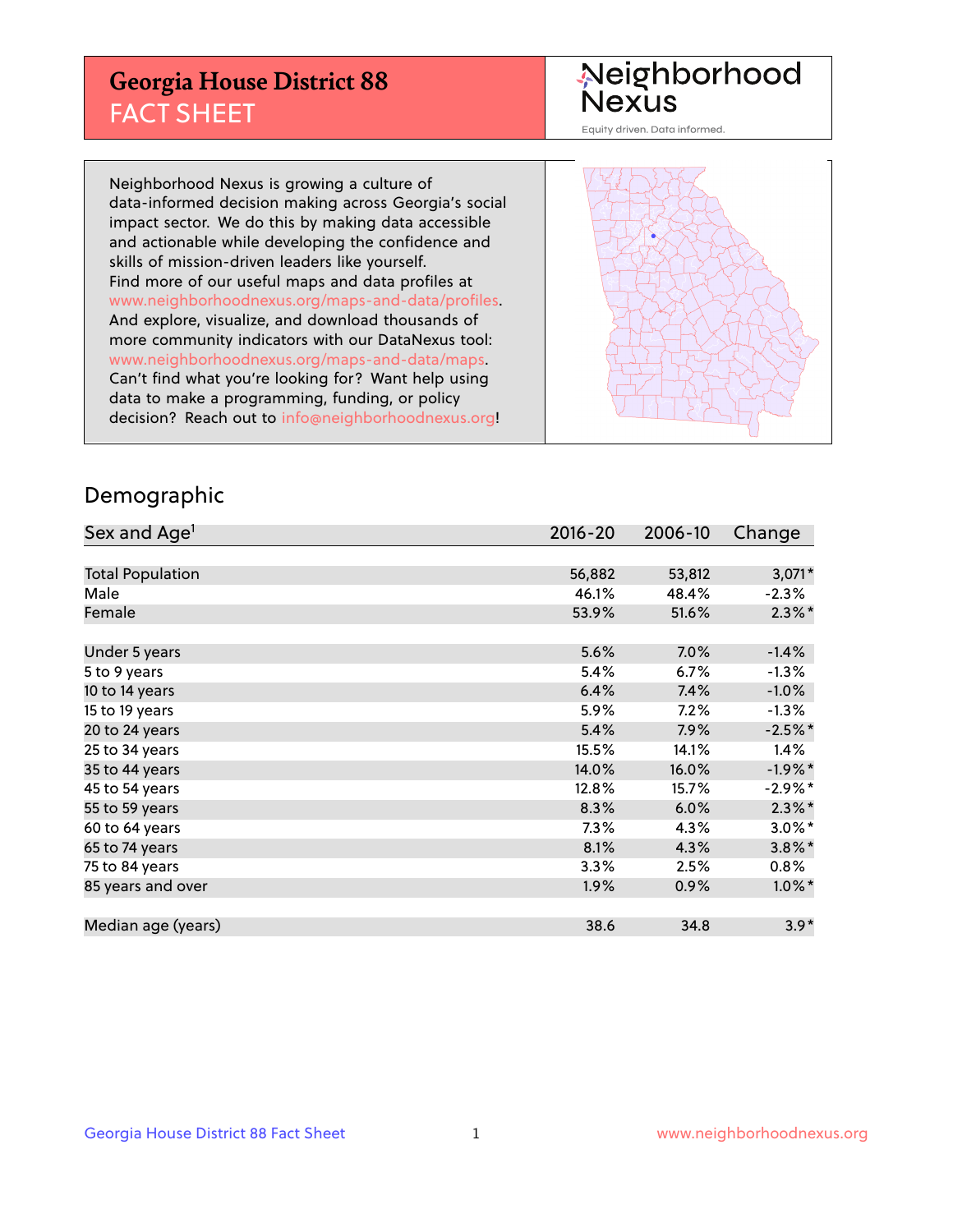## Demographic, continued...

| Race <sup>2</sup>                                            | $2016 - 20$ | 2006-10 | Change    |
|--------------------------------------------------------------|-------------|---------|-----------|
| <b>Total population</b>                                      | 56,882      | 53,812  | $3,071*$  |
| One race                                                     | 97.9%       | 98.9%   | $-0.9%$ * |
| White                                                        | 21.7%       | 24.1%   | $-2.4\%$  |
| <b>Black or African American</b>                             | 65.1%       | 65.8%   | $-0.7%$   |
| American Indian and Alaska Native                            | 0.2%        | 0.3%    | $-0.1%$   |
| Asian                                                        | 7.1%        | 5.0%    | $2.0\%$ * |
| Native Hawaiian and Other Pacific Islander                   | 0.0%        | 0.0%    | 0.0%      |
| Some other race                                              | 3.8%        | 3.6%    | 0.1%      |
| Two or more races                                            | 2.1%        | 1.1%    | $0.9\%$ * |
| Race alone or in combination with other race(s) <sup>3</sup> | $2016 - 20$ | 2006-10 | Change    |
| <b>Total population</b>                                      | 56,882      | 53,812  | $3,071*$  |
| White                                                        | 23.0%       | 25.0%   | $-1.9%$   |
| <b>Black or African American</b>                             | 66.6%       | 66.5%   | 0.1%      |
| American Indian and Alaska Native                            | 0.7%        | 0.6%    | 0.0%      |
| Asian                                                        | 7.7%        | 5.3%    | $2.4\%$ * |
| Native Hawaiian and Other Pacific Islander                   | 0.2%        | 0.0%    | 0.2%      |
| Some other race                                              | 4.1%        | 3.9%    | 0.3%      |
|                                                              |             |         |           |
| Hispanic or Latino and Race <sup>4</sup>                     | $2016 - 20$ | 2006-10 | Change    |
| <b>Total population</b>                                      | 56,882      | 53,812  | $3,071*$  |
| Hispanic or Latino (of any race)                             | 6.9%        | 8.1%    | $-1.2%$   |
| Not Hispanic or Latino                                       | 93.1%       | 91.9%   | 1.2%      |
| White alone                                                  | 19.0%       | 20.1%   | $-1.1%$   |
| Black or African American alone                              | 64.6%       | 65.4%   | $-0.8%$   |
| American Indian and Alaska Native alone                      | 0.1%        | 0.2%    | $-0.0%$   |
| Asian alone                                                  | 7.1%        | 5.0%    | $2.0\%$ * |
| Native Hawaiian and Other Pacific Islander alone             | 0.0%        | 0.0%    | 0.0%      |
| Some other race alone                                        | 0.7%        | 0.3%    | 0.4%      |
| Two or more races                                            | 1.7%        | 1.0%    | 0.7%      |
| U.S. Citizenship Status <sup>5</sup>                         | 2016-20     | 2006-10 | Change    |
|                                                              |             |         |           |
| Foreign-born population                                      | 9,914       | 8,440   | $1,473*$  |
| Naturalized U.S. citizen                                     | 50.7%       | 42.4%   | $8.3\%$ * |
| Not a U.S. citizen                                           | 49.3%       | 57.6%   | $-8.3%$   |
| Citizen, Voting Age Population <sup>6</sup>                  | 2016-20     | 2006-10 | Change    |
|                                                              |             |         |           |
| Citizen, 18 and over population                              | 40,588      | 35,336  | $5,253*$  |
| Male                                                         | 45.6%       | 46.7%   | $-1.1%$   |
| Female                                                       | 54.4%       | 53.3%   | 1.1%      |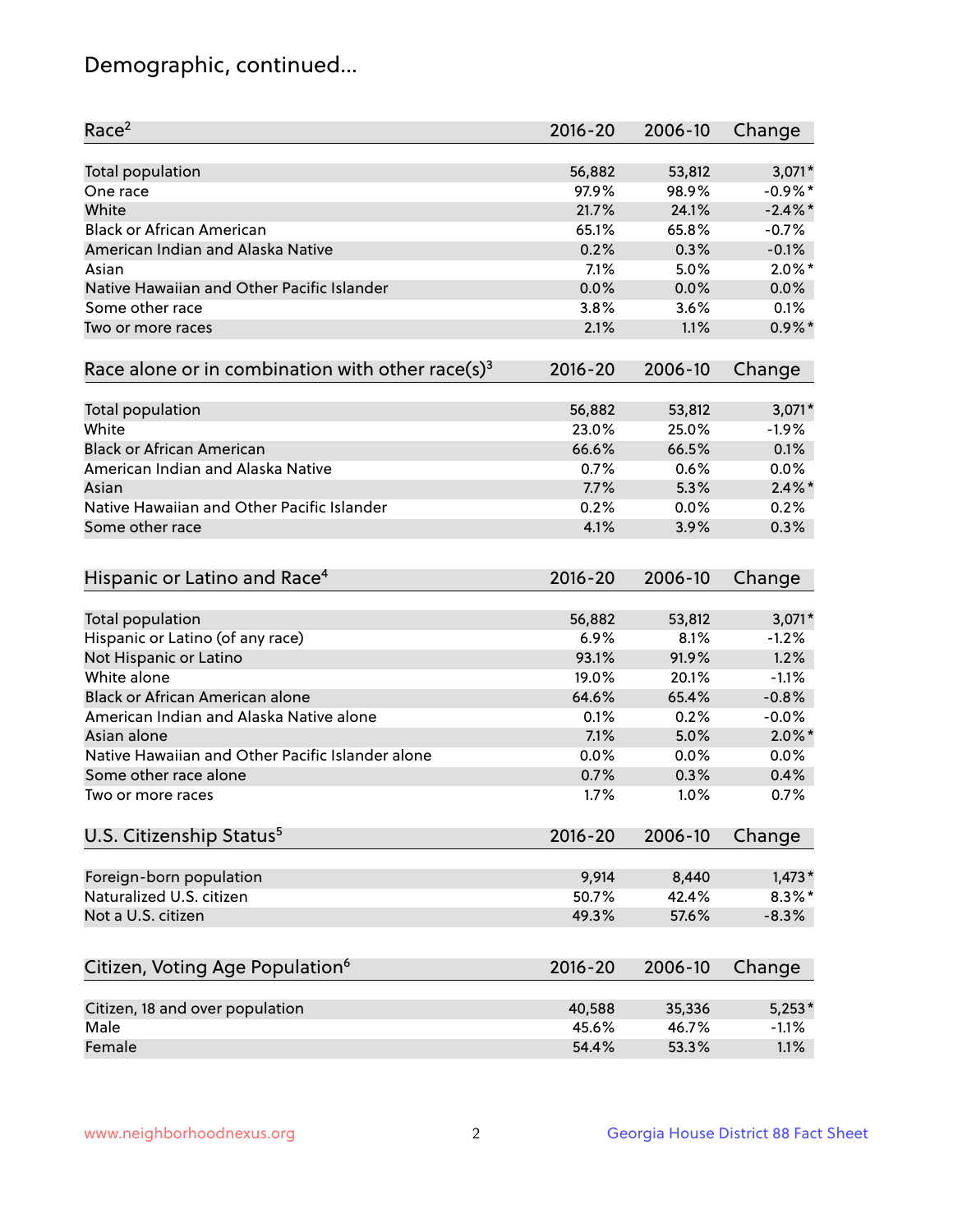#### Economic

| Income <sup>7</sup>                                 | $2016 - 20$ | 2006-10 | Change     |
|-----------------------------------------------------|-------------|---------|------------|
|                                                     |             |         |            |
| All households                                      | 21,232      | 19,904  | $1,328*$   |
| Less than \$10,000                                  | 4.6%        | 4.4%    | 0.1%       |
| \$10,000 to \$14,999                                | 2.4%        | 4.3%    | $-1.9%$ *  |
| \$15,000 to \$24,999                                | 9.7%        | 9.8%    | $-0.1%$    |
| \$25,000 to \$34,999                                | 13.1%       | 12.8%   | 0.4%       |
| \$35,000 to \$49,999                                | 14.4%       | 15.8%   | $-1.5%$    |
| \$50,000 to \$74,999                                | 18.5%       | 20.1%   | $-1.6%$    |
| \$75,000 to \$99,999                                | 10.9%       | 12.8%   | $-2.0%$    |
| \$100,000 to \$149,999                              | 14.0%       | 12.3%   | 1.6%       |
| \$150,000 to \$199,999                              | 6.5%        | 4.1%    | $2.4\%$ *  |
| \$200,000 or more                                   | 6.1%        | 3.5%    | $2.6\%$ *  |
| Median household income (dollars)                   | 57,923      | 53,694  | 4,230*     |
| Mean household income (dollars)                     | 80,689      | 69,356  | $11,332*$  |
| With earnings                                       | 85.8%       | 90.2%   | $-4.4\%$ * |
| Mean earnings (dollars)                             | 76,453      | 66,162  | 10,291*    |
| <b>With Social Security</b>                         | 24.3%       | 16.0%   | $8.3\%$ *  |
| Mean Social Security income (dollars)               | 20,616      | 15,039  | $5,577*$   |
| With retirement income                              | 19.1%       | 13.3%   | $5.8\%$ *  |
| Mean retirement income (dollars)                    | 32,214      | 22,969  | $9,244*$   |
| With Supplemental Security Income                   | 4.7%        | 2.5%    | $2.2\%$ *  |
| Mean Supplemental Security Income (dollars)         | 6,081       | 7,541   | $-1,461$   |
| With cash public assistance income                  | 1.4%        | 1.4%    | 0.0%       |
| Mean cash public assistance income (dollars)        | 1,264       | 4,054   | $-2,790$   |
| With Food Stamp/SNAP benefits in the past 12 months | 12.8%       | 7.1%    | $5.7\%$ *  |
|                                                     |             |         |            |
| Families                                            | 13,375      | 12,964  | 411        |
| Less than \$10,000                                  | 2.4%        | 3.6%    | $-1.3%$    |
| \$10,000 to \$14,999                                | 2.6%        | 4.0%    | $-1.4%$    |
| \$15,000 to \$24,999                                | 7.5%        | 9.2%    | $-1.7%$    |
| \$25,000 to \$34,999                                | 10.5%       | 10.5%   | $-0.1%$    |
| \$35,000 to \$49,999                                | 13.2%       | 14.2%   | $-1.0%$    |
| \$50,000 to \$74,999                                | 17.2%       | 18.2%   | $-1.0%$    |
| \$75,000 to \$99,999                                | 12.6%       | 13.6%   | $-0.9%$    |
| \$100,000 to \$149,999                              | 17.5%       | 15.5%   | 2.0%       |
| \$150,000 to \$199,999                              | 8.4%        | 6.1%    | 2.3%       |
| \$200,000 or more                                   | 8.2%        | 5.2%    | 3.0%       |
| Median family income (dollars)                      | 69,926      | 62,255  | $7,671*$   |
| Mean family income (dollars)                        | 94,694      | 79,310  | 15,384*    |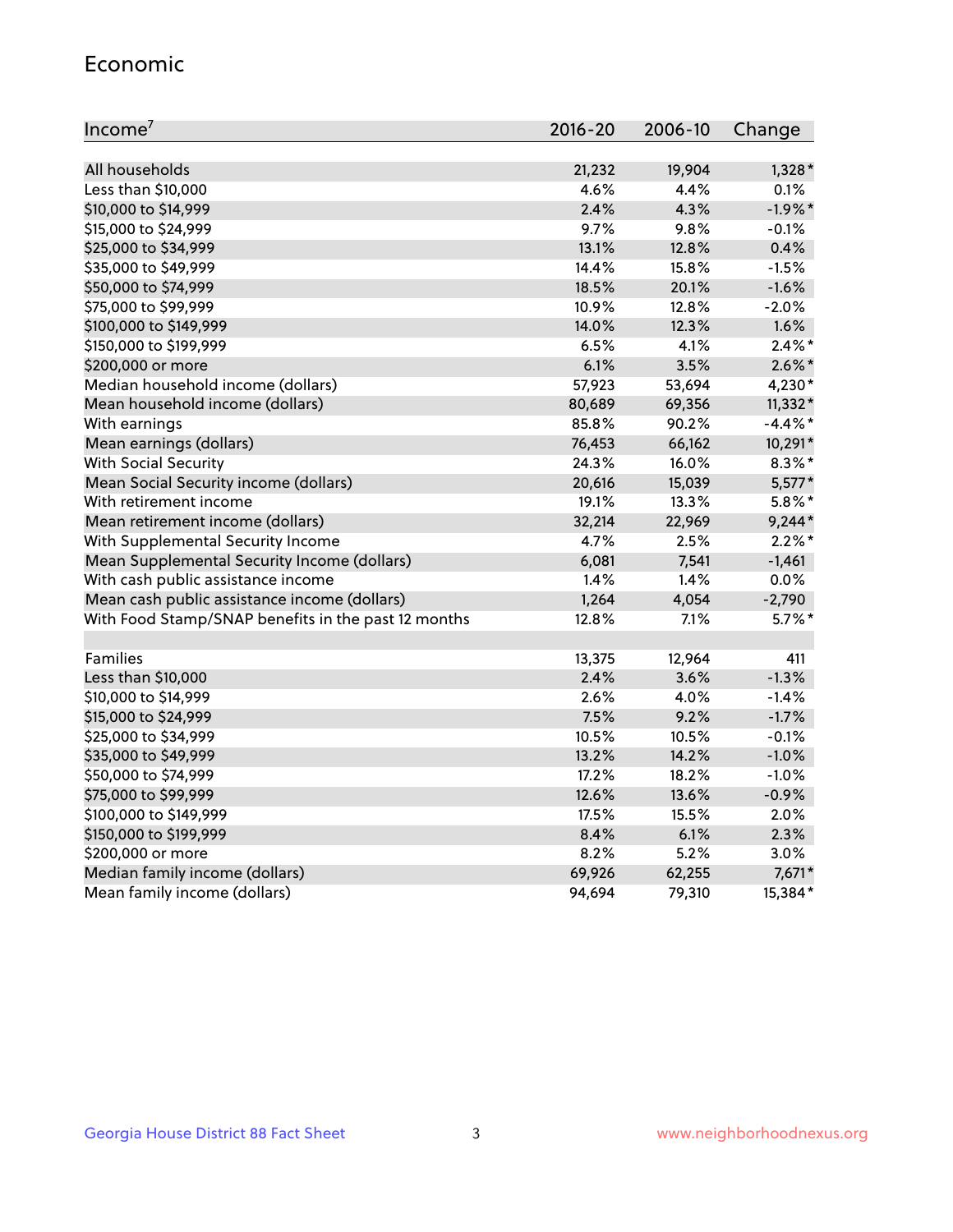## Economic, continued...

| Income, continued <sup>8</sup>                           | $2016 - 20$ | 2006-10 | Change   |
|----------------------------------------------------------|-------------|---------|----------|
|                                                          |             |         |          |
| Nonfamily households                                     | 7,857       | 6,940   | $917*$   |
| Median nonfamily income (dollars)                        | 38,570      | 39,677  | $-1,107$ |
| Mean nonfamily income (dollars)                          | 52,272      | 47,813  | 4,460    |
|                                                          |             |         |          |
| Median earnings for workers (dollars)                    | 33,588      | 31,217  | $2,371*$ |
| Median earnings for male full-time, year-round workers   | 46,611      | 41,579  | $5,032*$ |
| (dollars)                                                |             |         |          |
| Median earnings for female full-time, year-round workers | 41,498      | 39,874  | 1,624    |
| (dollars)                                                |             |         |          |
|                                                          |             |         |          |
| Per capita income (dollars)                              | 32,316      | 26,537  | 5,779*   |
|                                                          |             |         |          |
|                                                          | $2016 - 20$ | 2006-10 |          |
| Families and People Below Poverty Level <sup>9</sup>     |             |         | Change   |
| <b>All families</b>                                      | 9.8%        | 10.5%   | $-0.7%$  |
|                                                          |             |         |          |
| With related children under 18 years                     | 16.7%       | 15.1%   | 1.6%     |
| With related children under 5 years only                 | 10.1%       | 13.0%   | $-2.9%$  |
| Married couple families                                  | 5.3%        | 5.1%    | 0.2%     |
| With related children under 18 years                     | 8.3%        | 8.1%    | 0.2%     |
| With related children under 5 years only                 | 12.0%       | 3.7%    | 8.3%     |
| Families with female householder, no husband present     | 18.7%       | 21.3%   | $-2.6%$  |
| With related children under 18 years                     | 26.4%       | 24.7%   | 1.7%     |
| With related children under 5 years only                 | 12.2%       | 21.9%   | $-9.7%$  |
|                                                          |             |         |          |
| All people                                               | 13.4%       | 12.1%   | 1.2%     |
| Under 18 years                                           | 23.3%       | 18.6%   | 4.8%     |
| Related children under 18 years                          | 23.2%       | 18.1%   | 5.1%     |
| Related children under 5 years                           | 26.2%       | 19.9%   | 6.2%     |
| Related children 5 to 17 years                           | 22.1%       | 17.5%   | 4.6%     |
| 18 years and over                                        | 10.7%       | 9.9%    | 0.8%     |
| 18 to 64 years                                           | 11.7%       | 10.5%   | 1.2%     |
| 65 years and over                                        | 5.7%        | 4.9%    | 0.8%     |
| People in families                                       | 12.0%       | 11.4%   | 0.6%     |
| Unrelated individuals 15 years and over                  | 18.8%       | 15.3%   | 3.5%     |
|                                                          |             |         |          |
| Non-Hispanic white people                                | 6.2%        | 7.1%    | $-0.9%$  |
| Black or African-American people                         | 15.5%       | 12.3%   | 3.2%     |
| Asian people                                             | 11.8%       | 3.8%    | 8.0%     |
| Hispanic or Latino people                                | 15.3%       | 29.5%   | $-14.2%$ |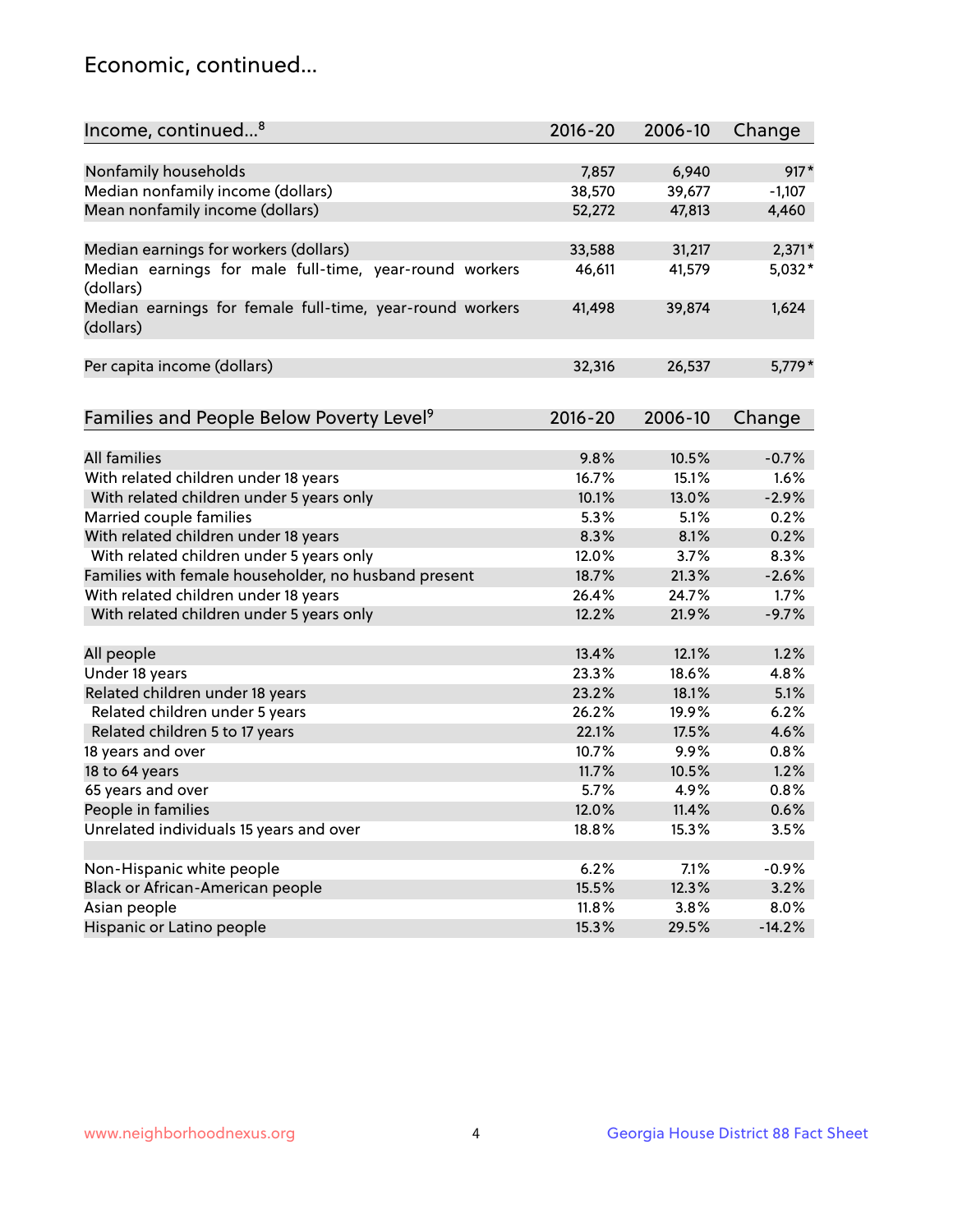## Employment

| Employment Status <sup>10</sup>                                             | $2016 - 20$ | 2006-10 | Change     |
|-----------------------------------------------------------------------------|-------------|---------|------------|
|                                                                             |             |         |            |
| Population 16 years and over                                                | 46,219      | 41,369  | 4,850*     |
| In labor force                                                              | 69.7%       | 75.2%   | $-5.6\%$ * |
| Civilian labor force                                                        | 69.7%       | 75.2%   | $-5.5%$ *  |
| Employed                                                                    | 65.0%       | 66.9%   | $-1.9%$    |
| Unemployed                                                                  | 4.7%        | 8.3%    | $-3.6%$    |
| <b>Armed Forces</b>                                                         | 0.0%        | 0.1%    | $-0.1%$    |
| Not in labor force                                                          | 30.3%       | 24.8%   | $5.6\%$ *  |
| Civilian labor force                                                        | 32,199      | 31,091  | 1,108      |
| <b>Unemployment Rate</b>                                                    | 6.8%        | 11.0%   | $-4.3%$    |
|                                                                             |             |         |            |
| Females 16 years and over                                                   | 25,099      | 21,766  | $3,334*$   |
| In labor force                                                              | 67.3%       | 72.7%   | $-5.4%$    |
| Civilian labor force                                                        | 67.3%       | 72.7%   | $-5.4%$    |
| Employed                                                                    | 63.6%       | 64.9%   | $-1.2%$    |
| Own children of the householder under 6 years                               | 3,950       | 4,425   | $-475$     |
|                                                                             | 75.9%       | 74.8%   | 1.1%       |
| All parents in family in labor force                                        |             |         |            |
| Own children of the householder 6 to 17 years                               | 7,521       | 8,387   | -866       |
| All parents in family in labor force                                        | 80.3%       | 85.0%   | $-4.8%$    |
|                                                                             |             |         |            |
| Industry <sup>11</sup>                                                      | $2016 - 20$ | 2006-10 | Change     |
|                                                                             |             |         |            |
| Civilian employed population 16 years and over                              | 30,024      | 27,666  | 2,358*     |
| Agriculture, forestry, fishing and hunting, and mining                      | 0.3%        | 0.1%    | 0.2%       |
| Construction                                                                | 4.9%        | 6.8%    | $-1.9%$    |
| Manufacturing                                                               | 6.4%        | 6.0%    | 0.4%       |
| Wholesale trade                                                             | 2.5%        | 3.3%    | $-0.8%$    |
| Retail trade                                                                | 10.8%       | 13.1%   | $-2.3%$    |
| Transportation and warehousing, and utilities                               | 9.2%        | 6.2%    | $2.9\%$ *  |
| Information                                                                 | 4.1%        | 3.9%    | 0.2%       |
| Finance and insurance, and real estate and rental and leasing               | 6.5%        | 7.8%    | $-1.2%$    |
| Professional, scientific, and management, and administrative                | 12.3%       | 11.1%   | 1.2%       |
| and waste management services                                               |             |         |            |
| Educational services, and health care and social assistance                 | 24.1%       | 22.7%   | 1.4%       |
| Arts, entertainment, and recreation, and accommodation and<br>food services | 9.4%        | 7.5%    | $1.9\%$    |
| Other services, except public administration                                | 4.8%        | 4.7%    | 0.1%       |
| Public administration                                                       | 4.7%        | 6.9%    | $-2.1\%$ * |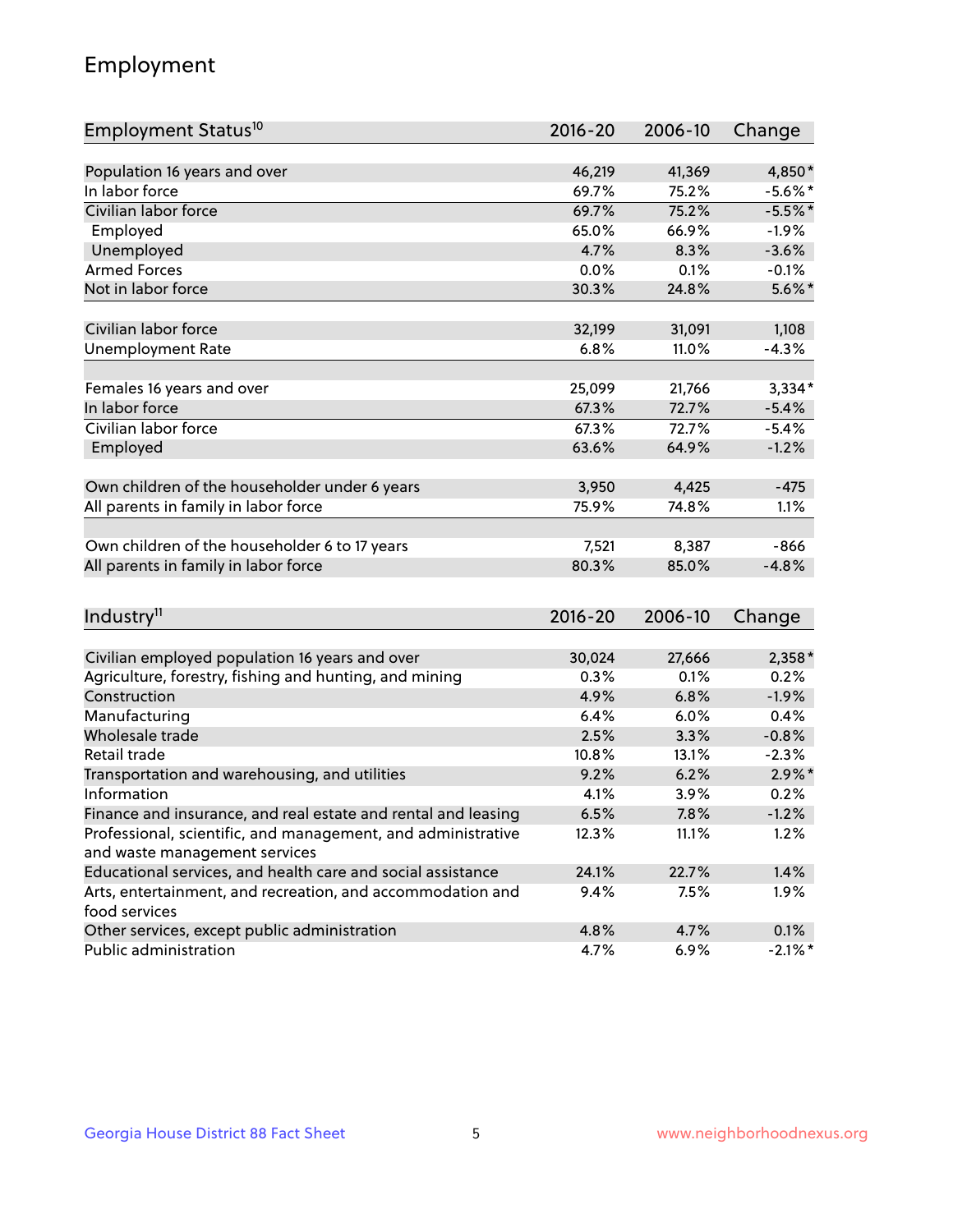## Employment, continued...

| Occupation <sup>12</sup>                                     | $2016 - 20$ | 2006-10 | Change     |
|--------------------------------------------------------------|-------------|---------|------------|
| Civilian employed population 16 years and over               | 30,024      | 27,666  | 2,358*     |
| Management, business, science, and arts occupations          | 38.3%       | 39.3%   | $-1.0%$    |
| Service occupations                                          | 18.0%       | 15.0%   | $3.0\%$ *  |
| Sales and office occupations                                 | 22.6%       | 26.7%   | $-4.1%$ *  |
| Natural<br>and<br>resources,<br>construction,<br>maintenance | 6.3%        | 8.2%    | $-1.8%$    |
| occupations                                                  |             |         |            |
| Production, transportation, and material moving occupations  | 14.7%       | 10.8%   | $3.9\%$ *  |
| Class of Worker <sup>13</sup>                                | $2016 - 20$ | 2006-10 | Change     |
| Civilian employed population 16 years and over               | 30,024      | 27,666  | 2,358*     |
| Private wage and salary workers                              | 81.8%       | 77.3%   | 4.5%       |
| Government workers                                           | 14.0%       | 17.9%   | $-3.9\%$ * |
| Self-employed in own not incorporated business workers       | 4.2%        | 4.3%    | $-0.1%$    |
|                                                              | 0.0%        | 0.5%    | $-0.5%$    |
| Unpaid family workers                                        |             |         |            |
| Job Flows <sup>14</sup>                                      | 2019        | 2010    | Change     |
| Total Jobs in district                                       | 14,542      | 12,763  | 1,779      |
| Held by residents of district                                | 6.0%        | 5.7%    | 0.3%       |
| Held by non-residents of district                            | 94.0%       | 94.3%   | $-0.3%$    |
|                                                              |             |         |            |
| Jobs by Industry Sector <sup>15</sup>                        | 2019        | 2010    | Change     |
| Total Jobs in district                                       | 14,542      | 12,763  | 1,779      |
| Goods Producing sectors                                      | 20.1%       | 18.1%   | 2.0%       |
| Trade, Transportation, and Utilities sectors                 | 25.0%       | 28.9%   | $-3.9%$    |
| All Other Services sectors                                   | 55.0%       | 53.0%   | 2.0%       |
|                                                              |             |         |            |
| Total Jobs in district held by district residents            | 879         | 731     | 148        |
| <b>Goods Producing sectors</b>                               | 15.2%       | 17.0%   | $-1.7%$    |
| Trade, Transportation, and Utilities sectors                 | 17.1%       | 17.5%   | $-0.4%$    |
| All Other Services sectors                                   | 67.7%       | 65.5%   | 2.2%       |
|                                                              |             |         |            |
| Jobs by Earnings <sup>16</sup>                               | 2019        | 2010    | Change     |
| Total Jobs in district                                       | 14,542      | 12,763  | 1,779      |
| Jobs with earnings \$1250/month or less                      | 21.8%       | 22.1%   | $-0.4%$    |
| Jobs with earnings \$1251/month to \$3333/month              | 34.7%       | 42.2%   | $-7.5%$    |
| Jobs with earnings greater than \$3333/month                 | 43.6%       | 35.7%   | 7.9%       |
|                                                              |             |         |            |
| Total Jobs in district held by district residents            | 879         | 731     | 148        |
| Jobs with earnings \$1250/month or less                      | 32.3%       | 30.8%   | 1.5%       |
| Jobs with earnings \$1251/month to \$3333/month              | 37.5%       | 42.1%   | $-4.6%$    |
| Jobs with earnings greater than \$3333/month                 | 30.1%       | 27.1%   | 3.1%       |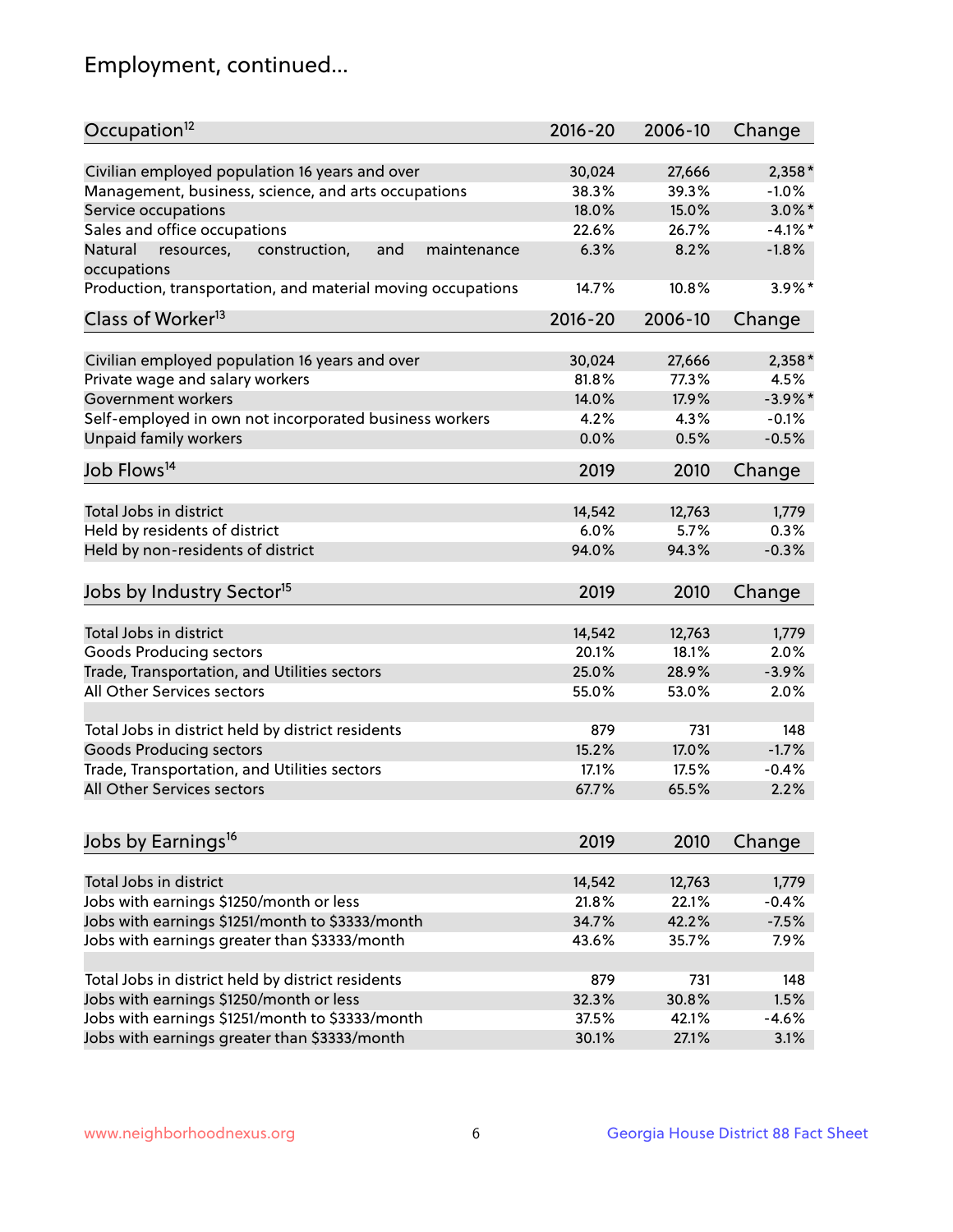## Employment, continued...

| 2019   | 2010   | Change   |
|--------|--------|----------|
|        |        |          |
| 14,542 | 12,763 | 1,779    |
| 19.9%  | 21.2%  | $-1.3%$  |
| 54.8%  | 60.5%  | $-5.7%$  |
| 25.3%  | 18.3%  | $7.0\%$  |
|        |        |          |
| 879    | 731    | 148      |
| 22.2%  | 22.8%  | $-0.7%$  |
| 44.7%  | 56.0%  | $-11.2%$ |
| 33.1%  | 21.2%  | 11.9%    |
|        |        |          |

#### Education

| School Enrollment <sup>18</sup>                | $2016 - 20$ | 2006-10  | Change     |
|------------------------------------------------|-------------|----------|------------|
|                                                |             |          |            |
| Population 3 years and over enrolled in school | 13,045      | 15,150   | $-2,106*$  |
| Nursery school, preschool                      | 4.3%        | 6.4%     | $-2.1%$    |
| Kindergarten                                   | 5.5%        | 5.5%     | 0.1%       |
| Elementary school (grades 1-8)                 | 40.8%       | 39.5%    | $1.4\%$    |
| High school (grades 9-12)                      | 20.9%       | 22.1%    | $-1.2%$    |
| College or graduate school                     | 28.4%       | 26.5%    | $1.9\%$    |
| Educational Attainment <sup>19</sup>           | $2016 - 20$ | 2006-10  | Change     |
|                                                |             |          |            |
| Population 25 years and over                   | 40,538      | 34,340   | $6,198*$   |
| Less than 9th grade                            | 3.6%        | 4.7%     | $-1.1%$    |
| 9th to 12th grade, no diploma                  | 6.2%        | 5.3%     | $0.9\%$    |
| High school graduate (includes equivalency)    | 23.4%       | 23.0%    | 0.4%       |
| Some college, no degree                        | 19.9%       | 22.6%    | $-2.7\%$ * |
| Associate's degree                             | 8.9%        | 9.1%     | $-0.3%$    |
| Bachelor's degree                              | 23.6%       | 21.8%    | $1.8\%$    |
| Graduate or professional degree                | 14.6%       | $13.5\%$ | $1.0\%$    |
|                                                |             |          |            |
| Percent high school graduate or higher         | 90.3%       | 90.1%    | 0.2%       |
| Percent bachelor's degree or higher            | 38.2%       | 35.3%    | 2.8%       |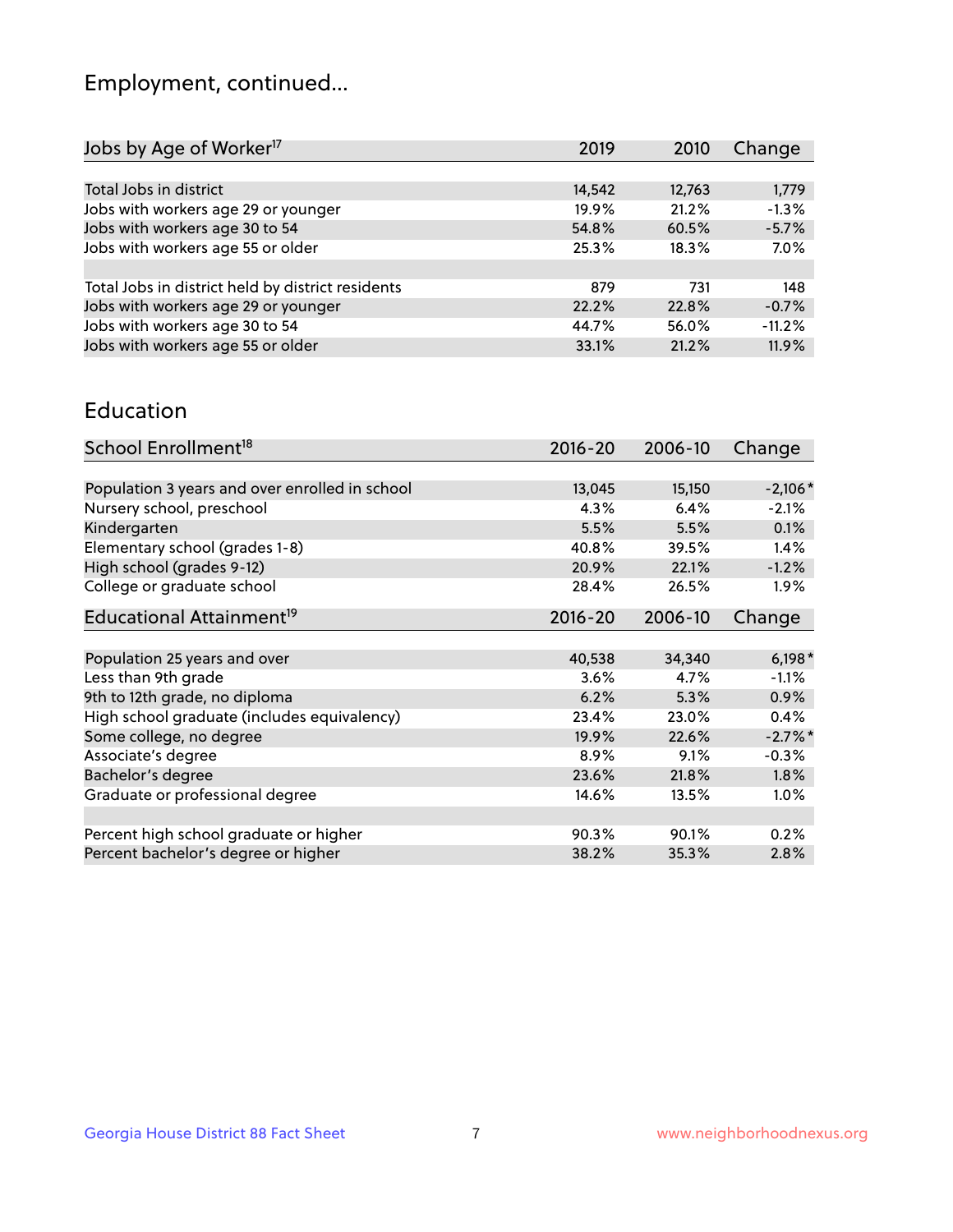## Housing

| Households by Type <sup>20</sup>                     | 2016-20     | 2006-10 | Change     |
|------------------------------------------------------|-------------|---------|------------|
|                                                      |             |         |            |
| <b>Total households</b>                              | 21,232      | 19,904  | $1,328*$   |
| Family households (families)                         | 63.0%       | 65.1%   | $-2.1%$    |
| With own children under 18 years                     | 23.6%       | 32.4%   | $-8.8\%$ * |
| Married-couple family                                | 38.1%       | 41.4%   | $-3.3\%$ * |
| With own children of the householder under 18 years  | 12.1%       | 18.6%   | $-6.5%$ *  |
| Male householder, no wife present, family            | 6.4%        | 5.4%    | 1.0%       |
| With own children of the householder under 18 years  | 2.5%        | 2.4%    | 0.1%       |
| Female householder, no husband present, family       | 18.5%       | 18.4%   | 0.1%       |
| With own children of the householder under 18 years  | 9.0%        | 11.4%   | $-2.5%$    |
| Nonfamily households                                 | 37.0%       | 34.9%   | 2.1%       |
| Householder living alone                             | 31.3%       | 29.7%   | 1.6%       |
| 65 years and over                                    | 7.8%        | 4.0%    | $3.8\%$ *  |
|                                                      |             |         |            |
| Households with one or more people under 18 years    | 28.4%       | 37.6%   | $-9.2%$ *  |
| Households with one or more people 65 years and over | 24.2%       | 14.2%   | $9.9\%$ *  |
| Average household size                               | 2.66        | 2.69    | $-0.03$    |
| Average family size                                  | 3.37        | 3.36    | 0.01       |
|                                                      |             |         |            |
| Housing Occupancy <sup>21</sup>                      | $2016 - 20$ | 2006-10 | Change     |
| Total housing units                                  | 23,087      | 22,462  | 625*       |
| Occupied housing units                               | 92.0%       | 88.6%   | $3.4\%$ *  |
| Vacant housing units                                 | 8.0%        | 11.4%   | $-3.4\%$ * |
|                                                      |             |         |            |
| Homeowner vacancy rate                               | 1.1         | 3.3     | $-2.2$     |
| Rental vacancy rate                                  | 6.8         | 13.9    | $-7.1*$    |
|                                                      |             |         |            |
| Units in Structure <sup>22</sup>                     | $2016 - 20$ | 2006-10 | Change     |
|                                                      |             |         | 625*       |
| Total housing units                                  | 23,087      | 22,462  |            |
| 1-unit, detached                                     | 62.5%       | 64.0%   | $-1.6%$    |
| 1-unit, attached                                     | 6.8%        | 6.6%    | 0.2%       |
| 2 units                                              | 1.3%        | 0.7%    | 0.5%       |
| 3 or 4 units                                         | 2.3%        | 2.5%    | $-0.2%$    |
| 5 to 9 units                                         | 8.8%        | 9.1%    | $-0.3%$    |
| 10 to 19 units                                       | 11.5%       | 11.0%   | 0.5%       |
| 20 or more units                                     | 5.9%        | 5.5%    | 0.4%       |
| Mobile home                                          | 0.8%        | 0.5%    | 0.4%       |
| Boat, RV, van, etc.                                  | 0.0%        | 0.0%    | 0.0%       |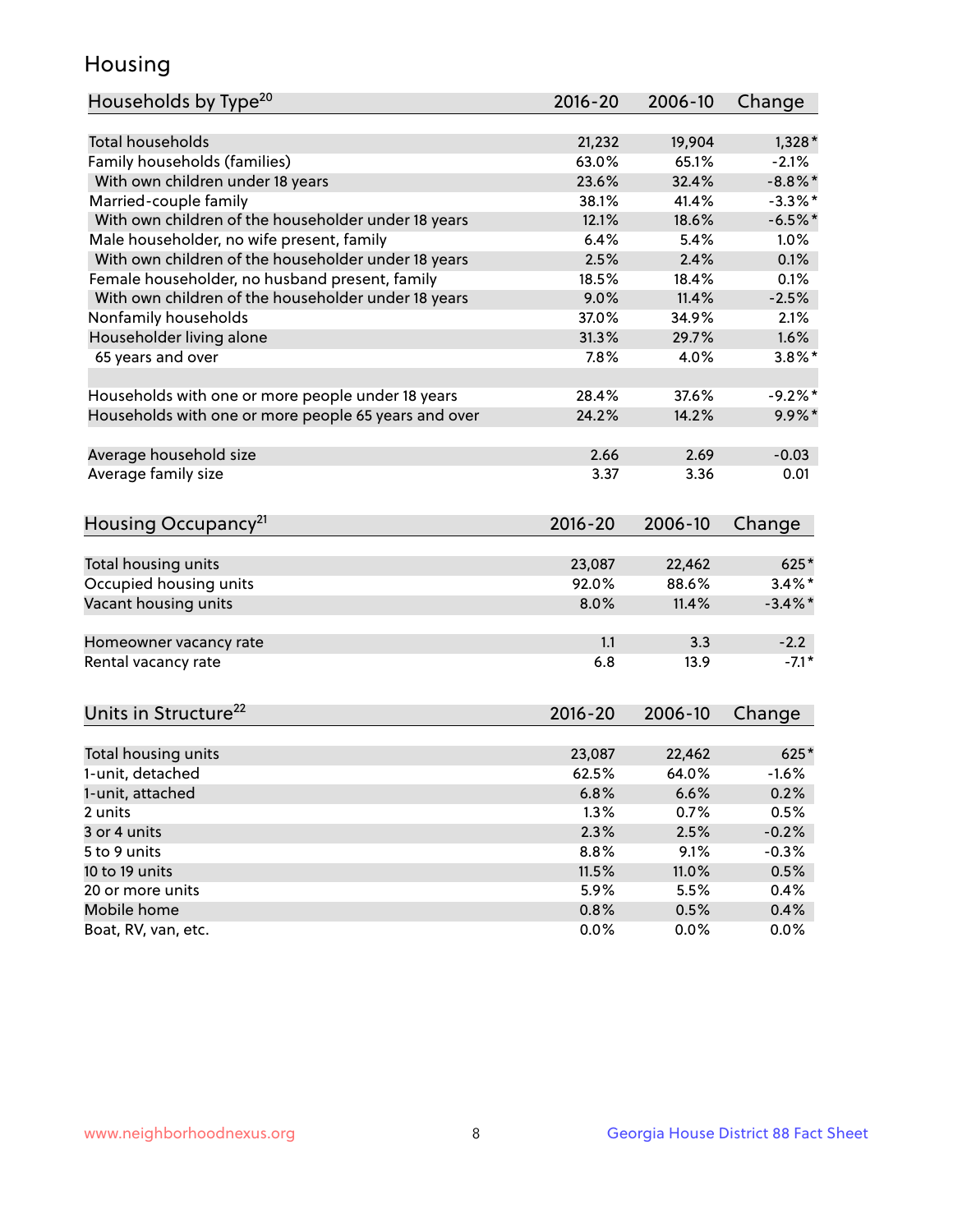## Housing, Continued...

| Year Structure Built <sup>23</sup>             | 2016-20     | 2006-10 | Change      |
|------------------------------------------------|-------------|---------|-------------|
| Total housing units                            | 23,087      | 22,462  | 625*        |
| Built 2014 or later                            | 0.9%        | (X)     | (X)         |
| Built 2010 to 2013                             | 1.2%        | (X)     | (X)         |
| Built 2000 to 2009                             | 12.4%       | 15.9%   | $-3.6\%$ *  |
| Built 1990 to 1999                             | 20.3%       | 18.5%   | 1.8%        |
| Built 1980 to 1989                             | 24.9%       | 29.8%   | $-4.9%$ *   |
| Built 1970 to 1979                             | 25.5%       | 20.9%   | 4.5%*       |
| Built 1960 to 1969                             | 9.7%        | 9.8%    | $-0.1%$     |
| Built 1950 to 1959                             | 2.8%        | 2.0%    | 0.7%        |
| Built 1940 to 1949                             | 1.1%        | 1.9%    | $-0.8%$     |
| Built 1939 or earlier                          | 1.3%        | 1.1%    | 0.2%        |
| Housing Tenure <sup>24</sup>                   | $2016 - 20$ | 2006-10 | Change      |
|                                                |             |         |             |
| Occupied housing units                         | 21,232      | 19,904  | $1,328*$    |
| Owner-occupied                                 | 56.2%       | 65.2%   | $-9.0\%$ *  |
| Renter-occupied                                | 43.8%       | 34.8%   | $9.0\%$ *   |
| Average household size of owner-occupied unit  | 2.79        | 2.69    | 0.10        |
| Average household size of renter-occupied unit | 2.50        | 2.69    | $-0.19$     |
| Residence 1 Year Ago <sup>25</sup>             | $2016 - 20$ | 2006-10 | Change      |
| Population 1 year and over                     | 56,381      | 53,223  | $3,158*$    |
| Same house                                     | 85.8%       | 80.9%   | 4.8%*       |
| Different house in the U.S.                    | 13.3%       | 18.7%   | $-5.4\%$ *  |
| Same county                                    | 7.2%        | 9.6%    | $-2.4%$     |
| Different county                               | 6.1%        | 9.1%    | $-3.1\%$ *  |
| Same state                                     | 3.8%        | 4.9%    | $-1.1%$     |
| Different state                                | 2.3%        | 4.3%    | $-2.0%$     |
| Abroad                                         | 1.0%        | 0.4%    | 0.6%        |
| Value of Housing Unit <sup>26</sup>            | $2016 - 20$ | 2006-10 | Change      |
| Owner-occupied units                           | 11,939      | 12,984  | $-1,045*$   |
| Less than \$50,000                             | 3.8%        | 1.6%    | 2.2%        |
| \$50,000 to \$99,999                           | 11.8%       | 6.8%    | 5.0%        |
| \$100,000 to \$149,999                         | 18.4%       | 27.0%   | $-8.6\%$ *  |
| \$150,000 to \$199,999                         | 13.9%       | 25.0%   | $-11.1\%$ * |
| \$200,000 to \$299,999                         | 22.8%       | 21.8%   | 1.0%        |
| \$300,000 to \$499,999                         | 25.1%       | 13.0%   | 12.1%*      |
| \$500,000 to \$999,999                         | 4.1%        | 3.8%    | 0.3%        |
| \$1,000,000 or more                            | 0.1%        | 1.0%    | $-0.9%$     |
| Median (dollars)                               | 208,655     | 178,877 | 29,779*     |
| Mortgage Status <sup>27</sup>                  | $2016 - 20$ | 2006-10 | Change      |
|                                                |             |         |             |
| Owner-occupied units                           | 11,939      | 12,984  | $-1,045*$   |
| Housing units with a mortgage                  | 72.7%       | 83.3%   | $-10.6\%$ * |
| Housing units without a mortgage               | 27.3%       | 16.7%   | 10.6%*      |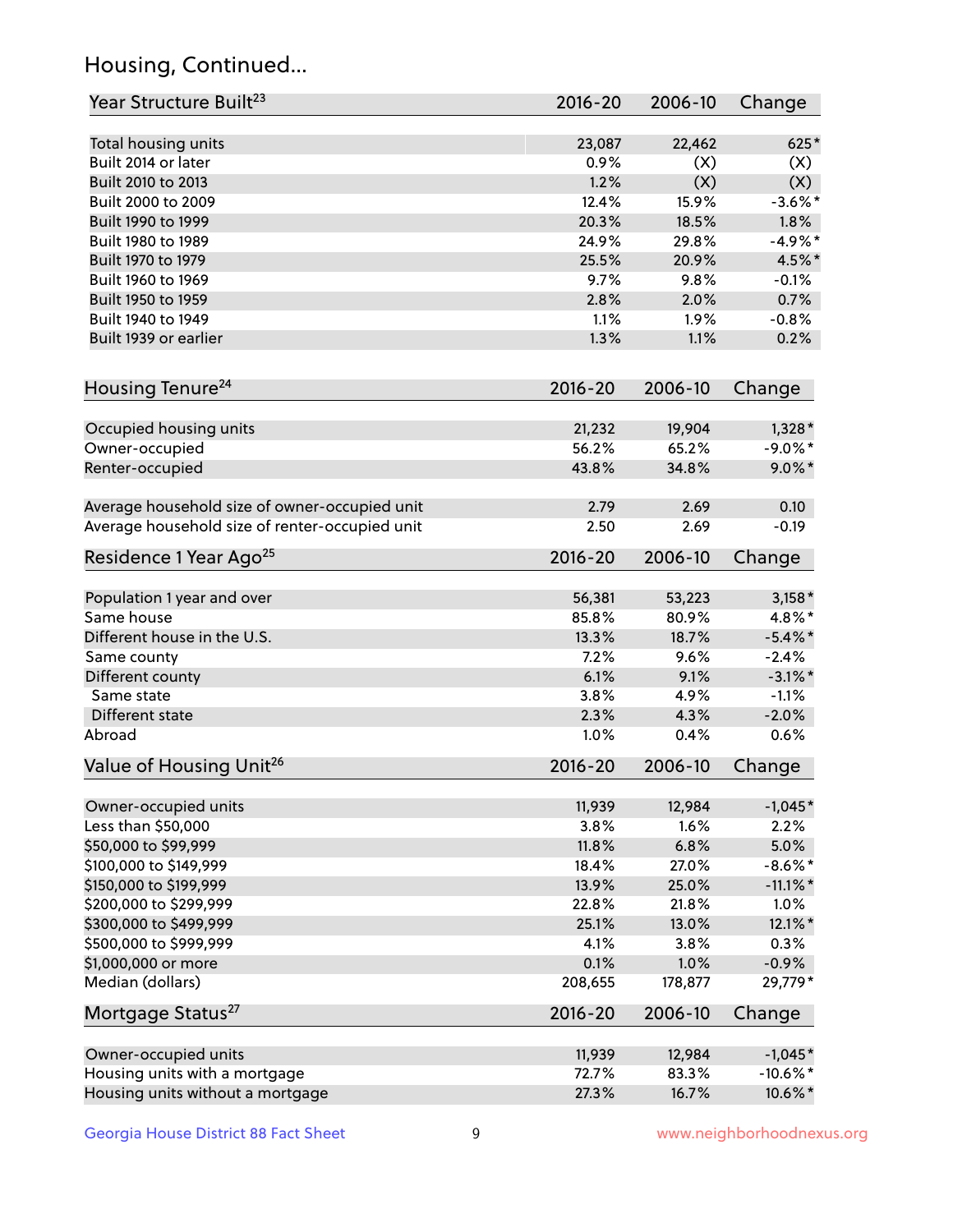## Housing, Continued...

| Selected Monthly Owner Costs <sup>28</sup>                                            | 2016-20 | 2006-10 | Change      |
|---------------------------------------------------------------------------------------|---------|---------|-------------|
| Housing units with a mortgage                                                         | 8,683   | 10,816  | $-2,133*$   |
| Less than \$300                                                                       | 0.0%    | 0.1%    | $-0.0%$     |
| \$300 to \$499                                                                        | 2.1%    | 0.3%    | 1.7%        |
| \$500 to \$999                                                                        | 15.1%   | 9.8%    | 5.3%        |
| \$1,000 to \$1,499                                                                    | 32.5%   | 32.7%   | $-0.2%$     |
| \$1,500 to \$1,999                                                                    | 26.9%   | 30.2%   | $-3.2%$     |
| \$2,000 to \$2,999                                                                    | 16.1%   | 19.7%   | $-3.6%$     |
| \$3,000 or more                                                                       | 7.3%    | 7.3%    | 0.0%        |
| Median (dollars)                                                                      | 1,506   | 1,618   | $-112*$     |
| Housing units without a mortgage                                                      | 3,256   | 2,168   | $1,088*$    |
| Less than \$150                                                                       | 2.5%    | 2.8%    | $-0.3%$     |
| \$150 to \$249                                                                        | 5.4%    | 9.3%    | $-3.9%$     |
| \$250 to \$349                                                                        | 10.8%   | 23.0%   | $-12.2%$    |
| \$350 to \$499                                                                        | 26.3%   | 16.6%   | 9.6%        |
| \$500 to \$699                                                                        | 31.3%   | 27.2%   | 4.0%        |
| \$700 or more                                                                         | 23.8%   | 21.0%   | 2.8%        |
| Median (dollars)                                                                      | 557     | 486     | $71*$       |
| Selected Monthly Owner Costs as a Percentage of<br>Household Income <sup>29</sup>     |         |         | Change      |
| Housing units with a mortgage (excluding units where<br>SMOCAPI cannot be computed)   | 8,678   | 10,761  | $-2,083*$   |
| Less than 20.0 percent                                                                | 46.3%   | 27.6%   | 18.6%*      |
| 20.0 to 24.9 percent                                                                  | 14.1%   | 16.2%   | $-2.1%$     |
| 25.0 to 29.9 percent                                                                  | 7.7%    | 11.7%   | $-3.9\%$ *  |
| 30.0 to 34.9 percent                                                                  | 9.6%    | 8.2%    | 1.5%        |
| 35.0 percent or more                                                                  | 22.3%   | 36.4%   | $-14.1\%$ * |
| Not computed                                                                          | 5       | 55      | $-50$       |
| Housing unit without a mortgage (excluding units where<br>SMOCAPI cannot be computed) | 3,201   | 2,159   | 1,042       |
| Less than 10.0 percent                                                                | 52.4%   | 49.1%   | 3.3%        |
| 10.0 to 14.9 percent                                                                  | 16.2%   | 17.6%   | $-1.4%$     |
| 15.0 to 19.9 percent                                                                  | 17.6%   | 8.0%    | 9.6%        |
| 20.0 to 24.9 percent                                                                  | 5.3%    | 4.2%    | 1.2%        |
| 25.0 to 29.9 percent                                                                  | 0.5%    | 4.9%    | $-4.4%$     |
| 30.0 to 34.9 percent                                                                  | 4.0%    | 2.7%    | 1.2%        |
| 35.0 percent or more                                                                  | 3.9%    | 13.5%   | $-9.6%$     |
| Not computed                                                                          | 55      | 9       | 46          |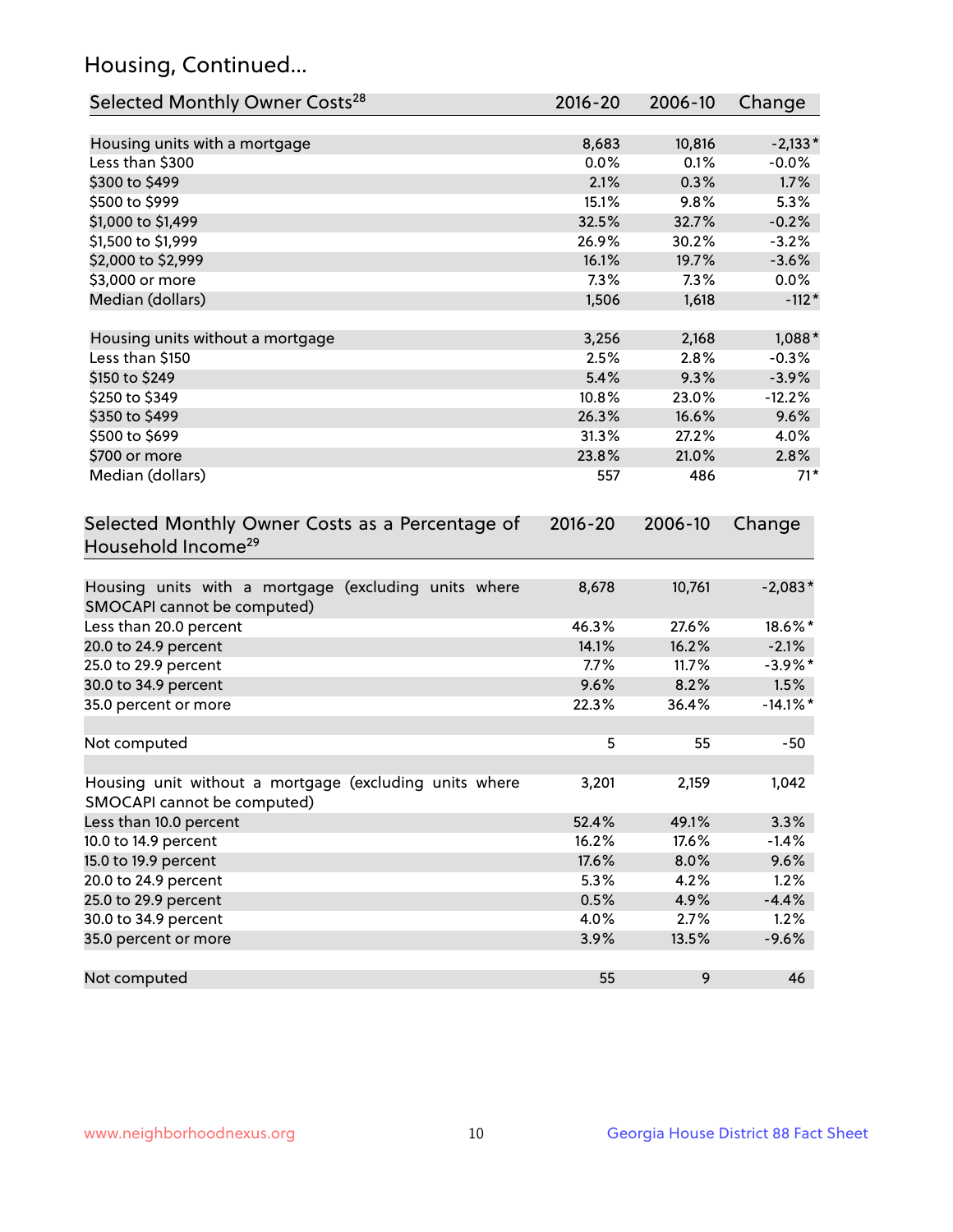## Housing, Continued...

| Gross Rent <sup>30</sup>   | 2016-20 | 2006-10 | Change      |
|----------------------------|---------|---------|-------------|
|                            |         |         |             |
| Occupied units paying rent | 9,047   | 6,790   | $2,257*$    |
| Less than \$200            | 0.2%    | $0.0\%$ | 0.2%        |
| \$200 to \$499             | 0.0%    | 2.0%    | $-2.0%$     |
| \$500 to \$749             | 4.9%    | 28.7%   | $-23.8%$ *  |
| \$750 to \$999             | 21.9%   | 36.0%   | $-14.1\%$ * |
| \$1,000 to \$1,499         | 62.7%   | 25.3%   | 37.4%*      |
| \$1,500 to \$1,999         | 8.9%    | 5.9%    | 3.0%        |
| \$2,000 or more            | 1.4%    | 2.1%    | $-0.7%$     |
| Median (dollars)           | 1,145   | 977     | $168*$      |
|                            |         |         |             |
| No rent paid               | 245     | 130     | 115         |
|                            |         |         |             |

| Gross Rent as a Percentage of Household Income <sup>31</sup>                   | $2016 - 20$ | 2006-10  | Change    |
|--------------------------------------------------------------------------------|-------------|----------|-----------|
|                                                                                |             |          |           |
| Occupied units paying rent (excluding units where GRAPI<br>cannot be computed) | 8,770       | 6,734    | $2,036*$  |
| Less than 15.0 percent                                                         | 9.4%        | 10.0%    | $-0.6%$   |
| 15.0 to 19.9 percent                                                           | 11.2%       | 9.8%     | 1.3%      |
| 20.0 to 24.9 percent                                                           | $8.9\%$     | $13.6\%$ | $-4.6%$   |
| 25.0 to 29.9 percent                                                           | 12.8%       | 14.5%    | $-1.7%$   |
| 30.0 to 34.9 percent                                                           | 8.3%        | 10.0%    | $-1.7\%$  |
| 35.0 percent or more                                                           | 49.4%       | 42.2%    | $7.3\%$ * |
|                                                                                |             |          |           |
| Not computed                                                                   | 523         | 185      | 337       |

## Transportation

| Commuting to Work <sup>32</sup>           | 2016-20 | 2006-10 | Change     |
|-------------------------------------------|---------|---------|------------|
|                                           |         |         |            |
| Workers 16 years and over                 | 29,074  | 26,602  | $2,472*$   |
| Car, truck, or van - drove alone          | 73.4%   | 76.2%   | $-2.8\%$ * |
| Car, truck, or van - carpooled            | 9.9%    | 10.9%   | $-1.0%$    |
| Public transportation (excluding taxicab) | 4.6%    | 5.2%    | $-0.6%$    |
| Walked                                    | 0.8%    | 1.1%    | $-0.3%$    |
| Other means                               | 2.2%    | $1.9\%$ | 0.3%       |
| Worked at home                            | 9.1%    | 4.6%    | 4.4%*      |
|                                           |         |         |            |
| Mean travel time to work (minutes)        | 35.5    | 34.8    | 0.7        |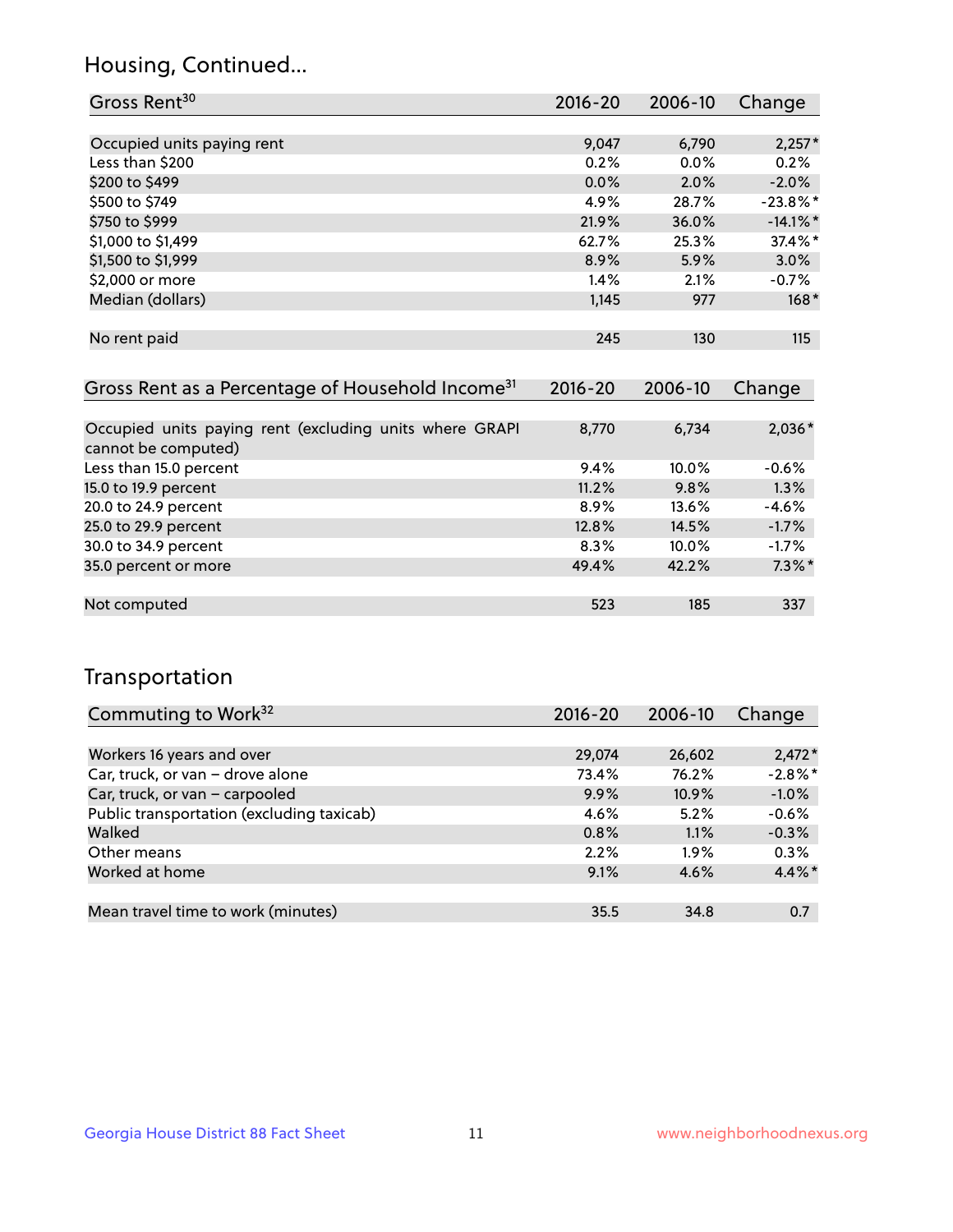## Transportation, Continued...

| Vehicles Available <sup>33</sup> | 2016-20 | 2006-10 | Change    |
|----------------------------------|---------|---------|-----------|
|                                  |         |         |           |
| Occupied housing units           | 21,232  | 19.904  | $1,328*$  |
| No vehicles available            | 7.7%    | 4.5%    | $3.2\%$ * |
| 1 vehicle available              | 39.0%   | 40.5%   | $-1.5%$   |
| 2 vehicles available             | 34.4%   | 37.4%   | $-3.0%$   |
| 3 or more vehicles available     | 18.9%   | 17.6%   | 1.3%      |

#### Health

| Health Insurance coverage <sup>34</sup>                 | 2016-20 |
|---------------------------------------------------------|---------|
|                                                         |         |
| Civilian Noninstitutionalized Population                | 56,592  |
| With health insurance coverage                          | 86.1%   |
| With private health insurance coverage                  | 63.5%   |
| With public health coverage                             | 31.1%   |
| No health insurance coverage                            | 13.9%   |
| Civilian Noninstitutionalized Population Under 19 years | 12,686  |
| No health insurance coverage                            | 8.2%    |
| Civilian Noninstitutionalized Population 19 to 64 years | 36,478  |
| In labor force:                                         | 29,416  |
| Employed:                                               | 27,574  |
| With health insurance coverage                          | 84.7%   |
| With private health insurance coverage                  | 79.3%   |
| With public coverage                                    | 8.2%    |
| No health insurance coverage                            | 15.3%   |
| Unemployed:                                             | 1,842   |
| With health insurance coverage                          | 56.0%   |
| With private health insurance coverage                  | 31.4%   |
| With public coverage                                    | 24.6%   |
| No health insurance coverage                            | 44.0%   |
| Not in labor force:                                     | 7,062   |
| With health insurance coverage                          | 74.7%   |
| With private health insurance coverage                  | 47.4%   |
| With public coverage                                    | 31.8%   |
| No health insurance coverage                            | 25.3%   |